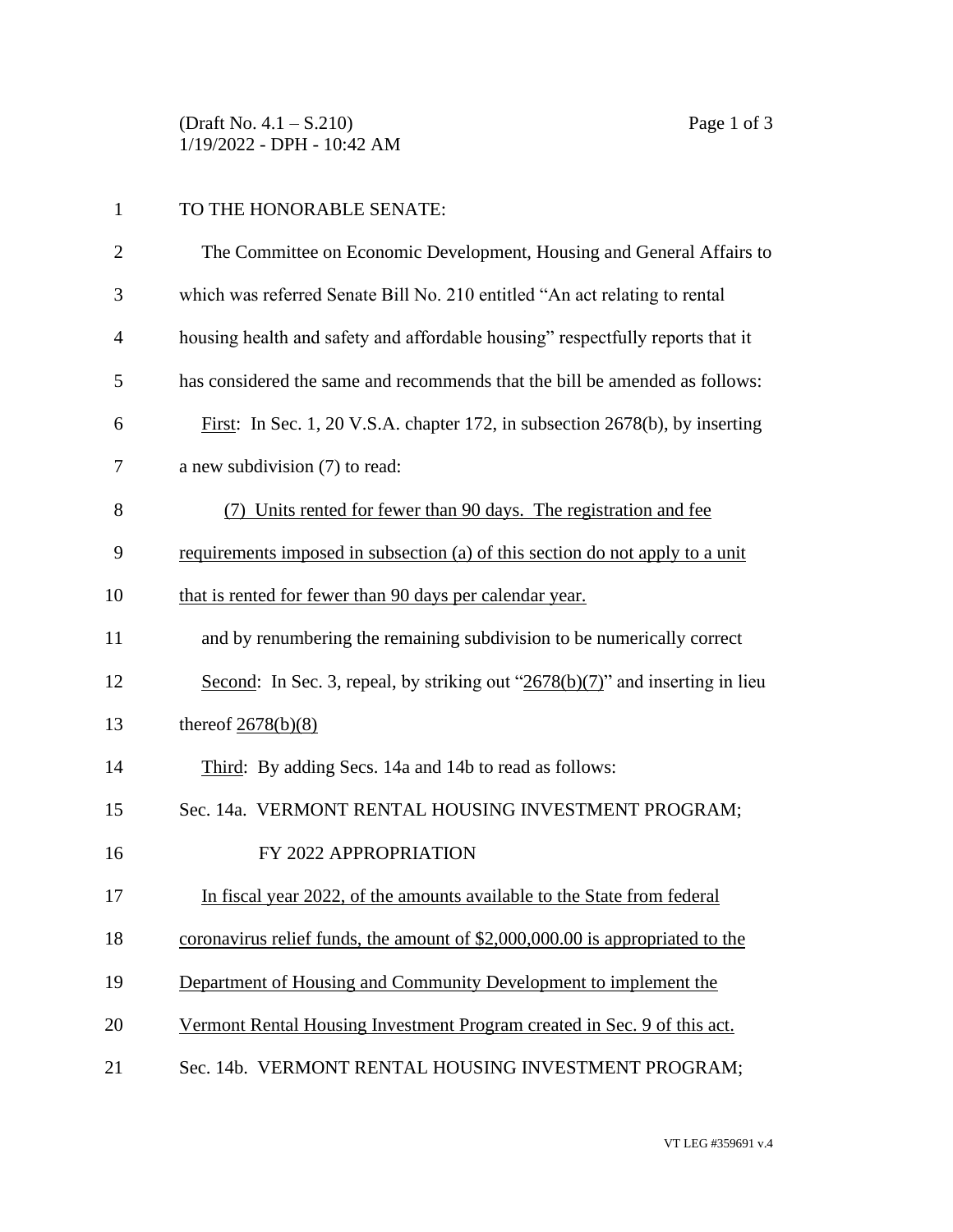(Draft No. 4.1 – S.210) Page 2 of 3 1/19/2022 - DPH - 10:42 AM

| $\mathbf{1}$   | FY 2023 APPROPRIATION                                                           |
|----------------|---------------------------------------------------------------------------------|
| $\overline{2}$ | In fiscal year 2023, of the amounts available to the State from federal         |
| 3              | coronavirus relief funds, the amount of \$10,000,000.00 is appropriated to the  |
| 4              | Department of Housing and Community Development to implement the                |
| 5              | Vermont Rental Housing Investment Program created in Sec. 9 of this act.        |
| 6              | Fourth: By striking out Sec. 15, effective dates, in its entirety and inserting |
| 7              | in lieu thereof a new Sec. 15 to read:                                          |
| 8              | Sec. 15. EFFECTIVE DATES                                                        |
| 9              | (a) This section, Secs. 8–10 (Vermont Rental Housing Investment                 |
| 10             | Program), and Sec. 14a (FY 2022 VRHIP appropriation) shall take effect on       |
| 11             | passage.                                                                        |
| 12             | (b) The following sections shall take effect on July 1, 2022:                   |
| 13             | (1) Sec. 1 (DPS authority for rental housing health and safety; rental          |
| 14             | housing registration);                                                          |
| 15             | $(2)$ Sec. 4 (DPS positions);                                                   |
| 16             | $(3)$ Sec. 5 (DHCD positions);                                                  |
| 17             | (4) Sec. 6 (conforming changes to Department of Health statutes);               |
| 18             | (5) Sec. 7 (DPS rulemaking authority and transition provisions);                |
| 19             | $(6)$ Secs. 11–14 (revolving loan program; reports); and                        |
| 20             | (7) Sec. 14b (FY 2023 VRHIP appropriation).                                     |